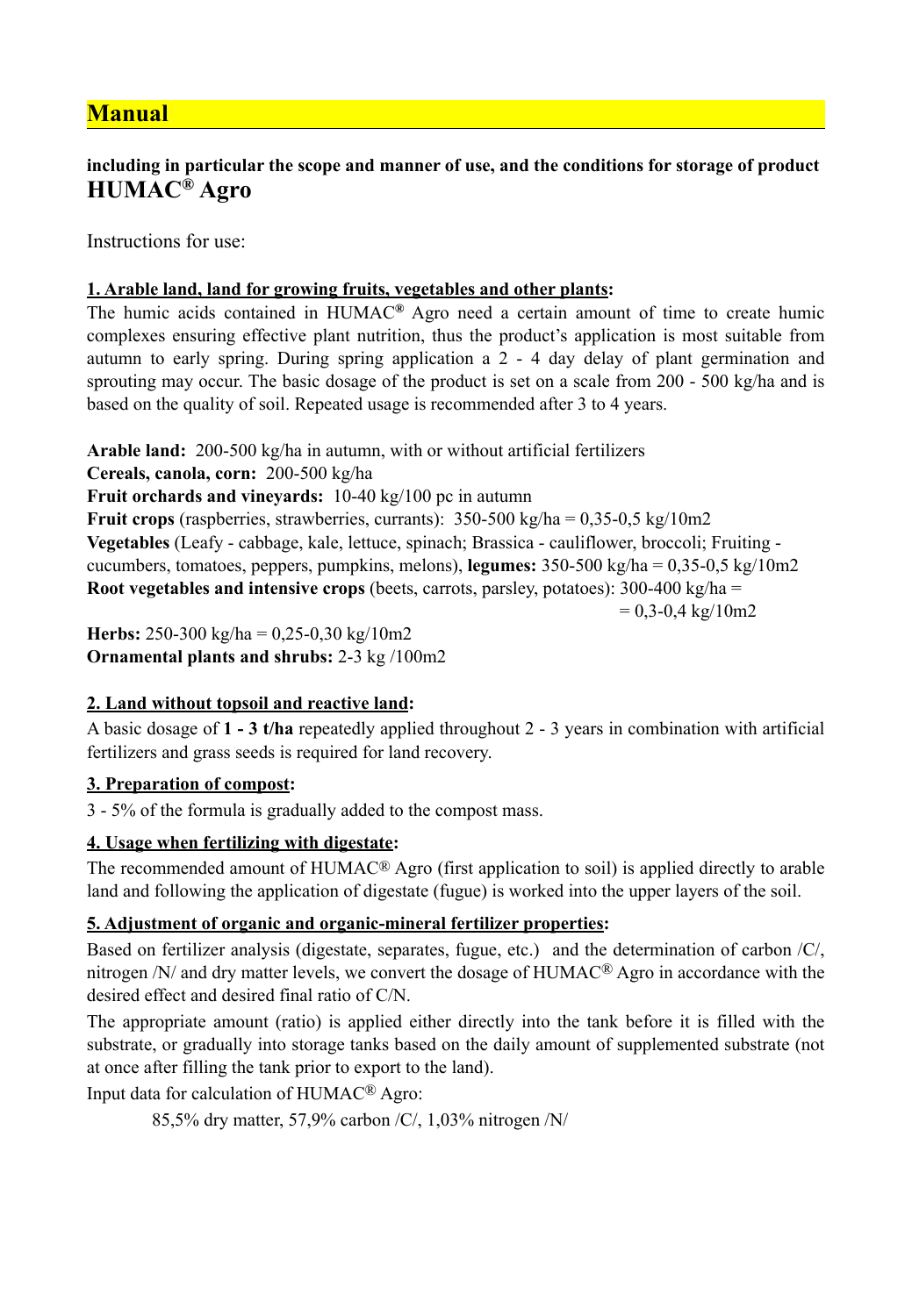Formula for calculating a dosage of HUMAC® Agro for adjustment of C/N ratio:

Fertilizer substrate M1 x C1 x dry matter =  $X1$  HUMAC<sup>®</sup> Agro M2 x C2 x dry matter =  $X2$  $C/N =$  M1 x N1 x dry matter Y1  $C/N =$  M2 x N2 x dry matter Y2 Final ratio C/N X1+X2 Y1+Y2

Legend: M1 weight of substrate input in kg C1 carbon substrate input in % in dry matter M2 weight of added HUMAC**®** Agro in kg C2 carbon of added HUMAC**®** Agro in % in dry matter N1 nitrogen substrate input in % in dry matter N2 nitrogen of added HUMAC**®** Agro in % in dry matter

There are humic acids contained in HUMAC**®** Agro - as active compounds of hummus they in general have multiple uses, and their significance and importance lies mainly in:

- 1. Improving soil structure.
- 2. Increasing rentability and yields of agricultural outputs.
- 3. Adjusting soil pH to an optimal level in terms of receiving nutrients and biological processes in soil (buffer).
- 4. Containing chelate bound biogenic elements.
- 5. Improving conditions for development of soil organisms and microorganisms.
- 6. Withholding water in soil (creating tubes) a significant impact on water management. By improving soil structure they prevent its supersaturation with water in upper layers, and thus reduce the period of soil flooded with water and lowers the risk of time-limited application of organic, organic-mineral and mineral fertilizers (with digestate and fugue).
- 7. Belonging among ion exchangers of reductive nature.
- 8. Lowering the need for mineral fertilizers.
- 9. Reducing nitrogen emissions and natural smell of organic and organic-mineral fertilizers in the air.
- 10. Adjusting the C/N ratio in organic and organic-mineral fertilizers and other processed substrates in the soil.
- 11. Adjusting the C/N ratio in soil.
- 12. Increasing the activity of important microflora and microfauna, especially in growing monocultures.
- 13. Improving the sorptive capacity of soil and thus increasing nutrient accessibility for plants (humic substances - humic acids have the best sorptive capacity).
- 14. Optimizing use of soil nutrients by plants and significantly limiting leaching of nutrients into lower levels of the soil complex and into groundwaters.
- 15. Increasing the availability of nitrogen for plants and avoiding its loss in the atmosphere in form of ammonia.
- 16. Their composition and structure hamper nitrification processes in the soil, thus preventing loss and leaching of nitrogen by inhibiting nitrification.
- 17. Acts as an inhibitor of nitrification.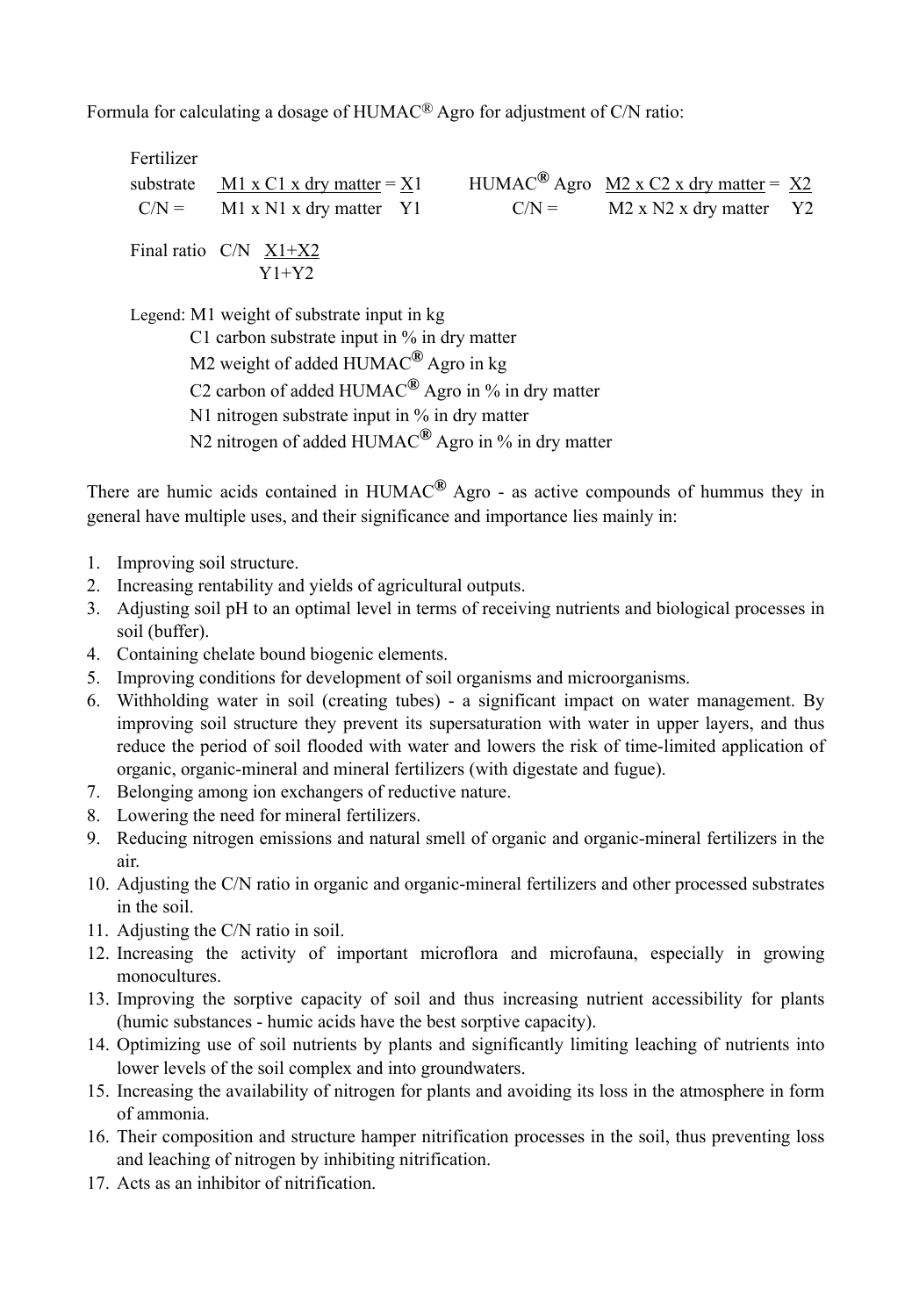- 18. By substantially impacting the C/N ratio, they positively affect the processes of mineralization and of biological immobilization of nitrogen.
- 19. Reducing the leaching of nitrates from soil to groundwaters and significantly reducing accumulation of nitrates in plants and in other agricultural crops.
- 20. Preventing soil erosion.
- 21. Binding heavy metals, pesticides and other toxins into complexes unaccessible for plants. Remediating contaminated soil.
- 22. By adjusting the C/N ratio, they are changing organic and organic-mineral fertilizers with quick nitrogen release to fertilizers with slow nitrogen release.
- 23. Increasing agricultural production yields, thus impacting production economy and nitrogen fertilizer dosage calculations.
- 24. By adjusting soil structure and preventing erosion they allow a more efficient fertilization even on terrain slopes.
- 25. By systematic addition to stocks (landfills) of organic and organic-mineral fertilizers we prevent the passing of toxic substances from soil to plants and into groundwaters by binding these toxic elements into unaccessible complexes.
- 26. Affecting the decomposition speed of organic compounds, substrates and substances found in soil.
- 27. Affecting the assessment of fertilization limit by transiting fertilizers with quick nitrogen release (60% of the total nitrogen supply) to fertilizers with slow nitrogen release (40% of the total nitrogen supply).
- 28. By adjusting the amount unused nitrogen limit (to 40% instead of 60%), it allows the application of higher doses of mineral fertilizers (where  $N = 100\%$ ) in order to achieve higher yields without exceeding the standards of the Nitrates Directive.
- 29. Reducing the risk of exceeding the limits of nitrogen fertilization by achieving higher yields, which equivalently tolerate the increase of N dosage by the amount of increase of agricultural crop yields.
- 30. By lowering the risk of soil erosion (soil less threatened by erosion) it enables greater use of slopes for cultivation of wide-drops (corn, potatoes, beets, bobs, soybeans, sunflowers).
- 31. The classification of fertilizers following the application of HUMAC**®** Agro on fertilizers with slow nitrogen release enables the application of organic and organic-mineral fertilizers on lands where it is prohibited or where application of fertilizers with quick nitrogen release is limited (slopes over 7%, protected zones, etc.)

Based on the reasons listed above, the application of humic acids throughout the world is increasing year by year.

#### **Humic acids are substances with an exceptional biological effectiveness, thus their dosage needs to be determined based on individual criteria such as:**

- soil character and quality
- cultures used in the following 3 4 years
- amount of soil fertilization with artificial and organic fertilizers (when using our product, the doses of used technical fertilisers can be reduced in order to ensure the harvest planned for the following 3 - 4 years)
- composition and structure of adjusted substrates (organic and organic-mineral fertilizers)
- soil, ecological and environmental aspects